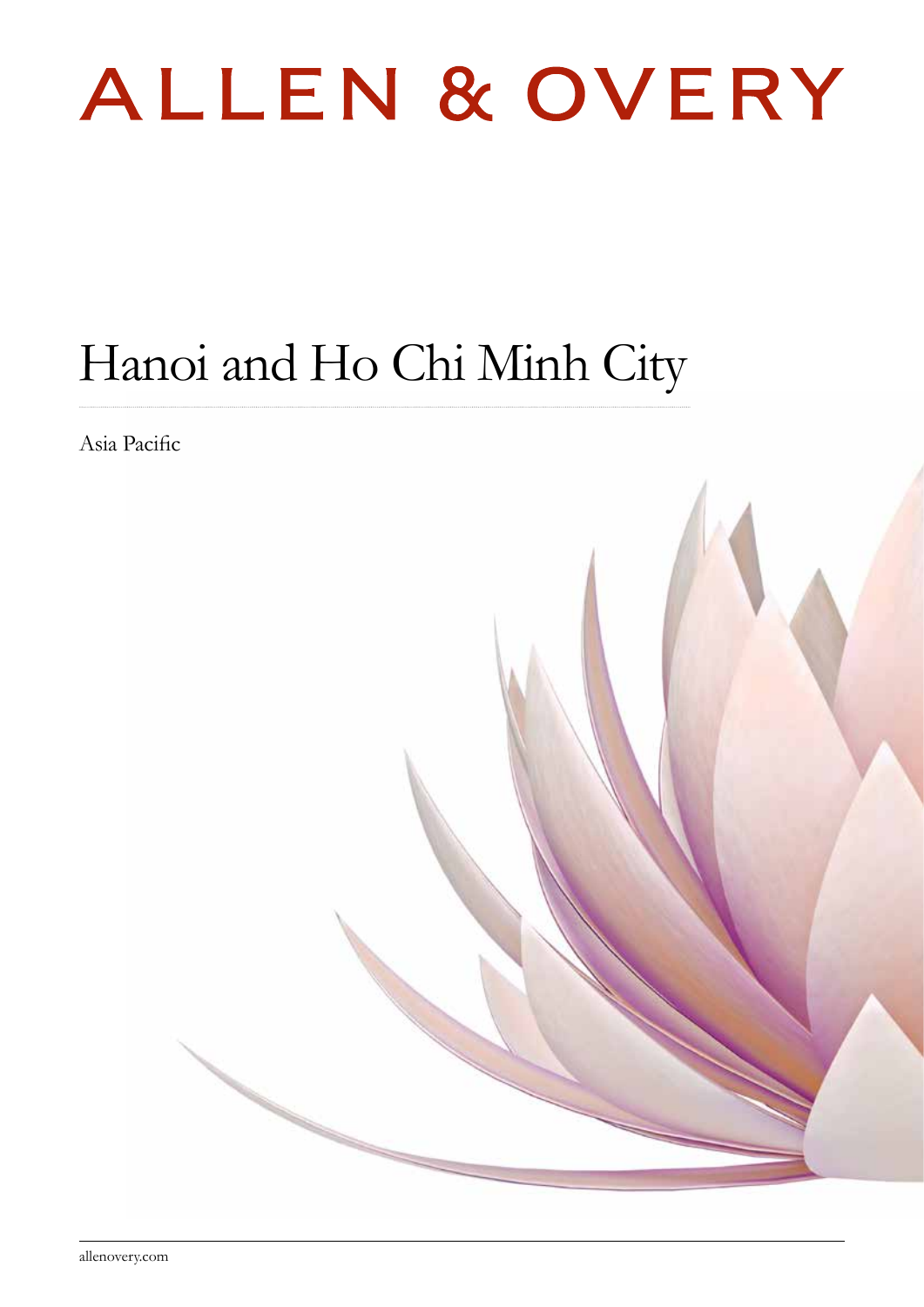### *Most Innovative Vietnam Law Firm of the Year*

IFLR Asia-Pacific Awards 2019

*Vietnam Law Firm of the Year*

ALB SE Asia Law Awards 2018

*M&A Advisory Law Firm of the Year*

Vietnam M&A Forum 2018

### *International Deal Firm of the Year*

ALB SE Asia Law Awards 2018 & 2019

*M&A Law Firm of the Year*

IFLR Asia-Pacific Awards 2019

## *Project Finance Law Firm of the Year*

IFLR Asia Awards 2019

### *Banking and Financial Services Law Firm of the Year*

ALB SE Asia Law Awards 2018

# *Asia Pacific Legal Advisor of the Year*

IJGlobal Awards 2017 & 2018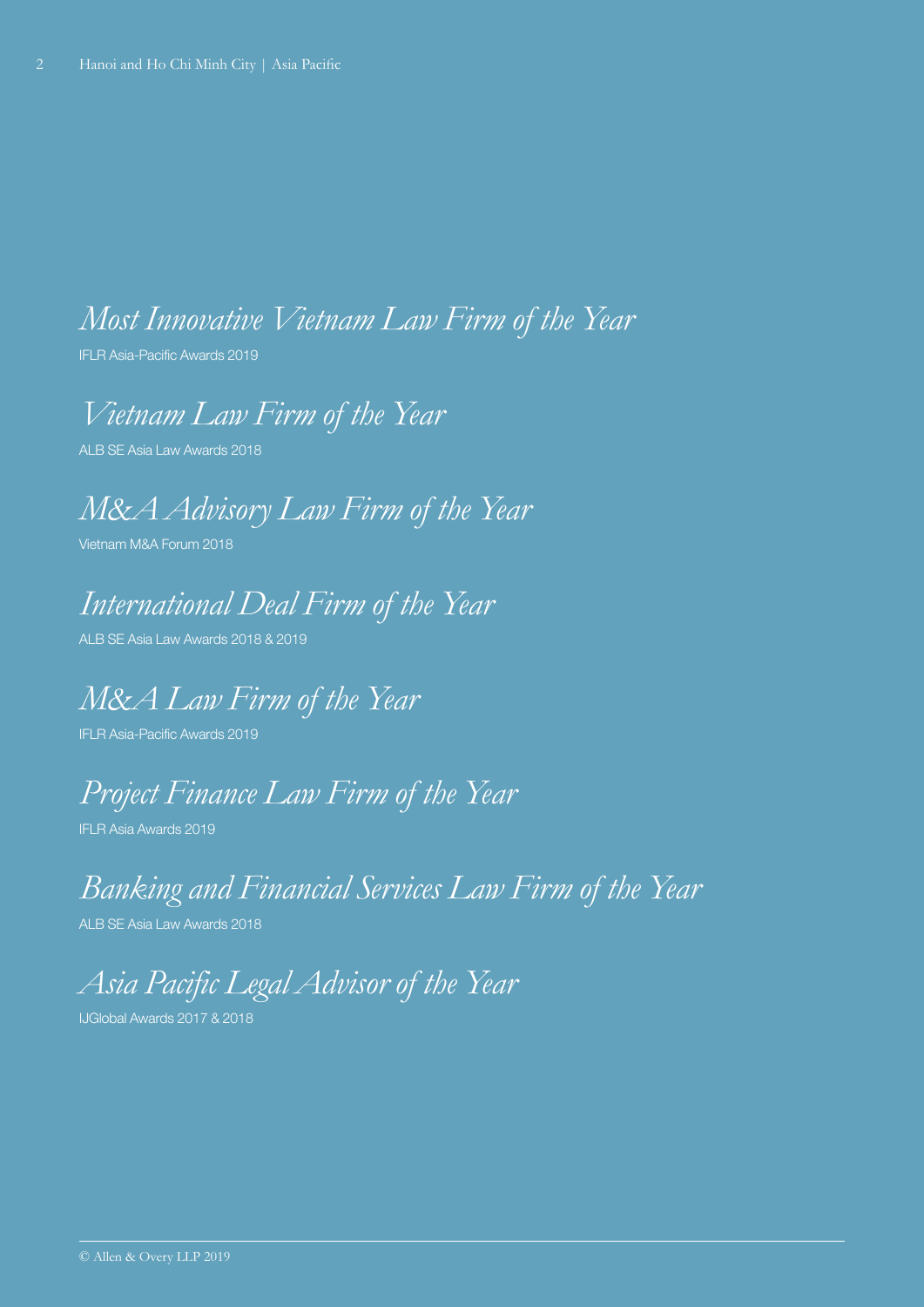# A&O in Vietnam



Allen & Overy in Vietnam is well known for its deep knowledge and understanding of the Vietnamese business and regulatory environment. With a first-class team of international and Vietnamese lawyers qualified in the UK, U.S. and Australia as well as locally in Vietnam, we provide a 'one-stop-shop' for domestic and cross-border matters. This is why some of the world's most prominent corporations choose A&O for their transactions in Vietnam.

Our Ho Chi Minh City and Hanoi offices are an integral part of our wider ASEAN network of six offices<sup>\*</sup> where we offer local law capability in Singapore, Thailand, Indonesia and Myanmar, in addition to Vietnam. We have been involved in many of the most high profile and complex cross-border deals in this region for many years.

Partner Adam Moncrieff is an international project finance lawyer with more than 20 years' experience in Asia Pacific. *Chambers Asia Pacific* notes that Adam is praised by market commentators as "a very talented operator".

Partner Duc Tran is a leading Vietnamese qualified banking and corporate lawyer also with more than 20 years' experience. *Chambers Asia Pacific* quotes clients as saying "an exceptional lawyer" and "a guru when it comes to Vietnamese law"; and in *Legal 500* "one of Vietnam's leading corporate lawyers".

Partner Tina LeDinh is a New York-qualified corporate and international capital markets lawyer with over 11 years' experience in Vietnam. Tina was named the "Rising Star in Corporate" at the 2018 *Euromoney Asia Women in Business Awards*.

## *More Band 1 ASEAN rankings than any other international law firm*

Chambers Asia Pacific 2019

Singapore, Bangkok, Hanoi, Ho Chi Minh City, Jakarta (via exclusive association with Ginting & Reksodiputro), Yangon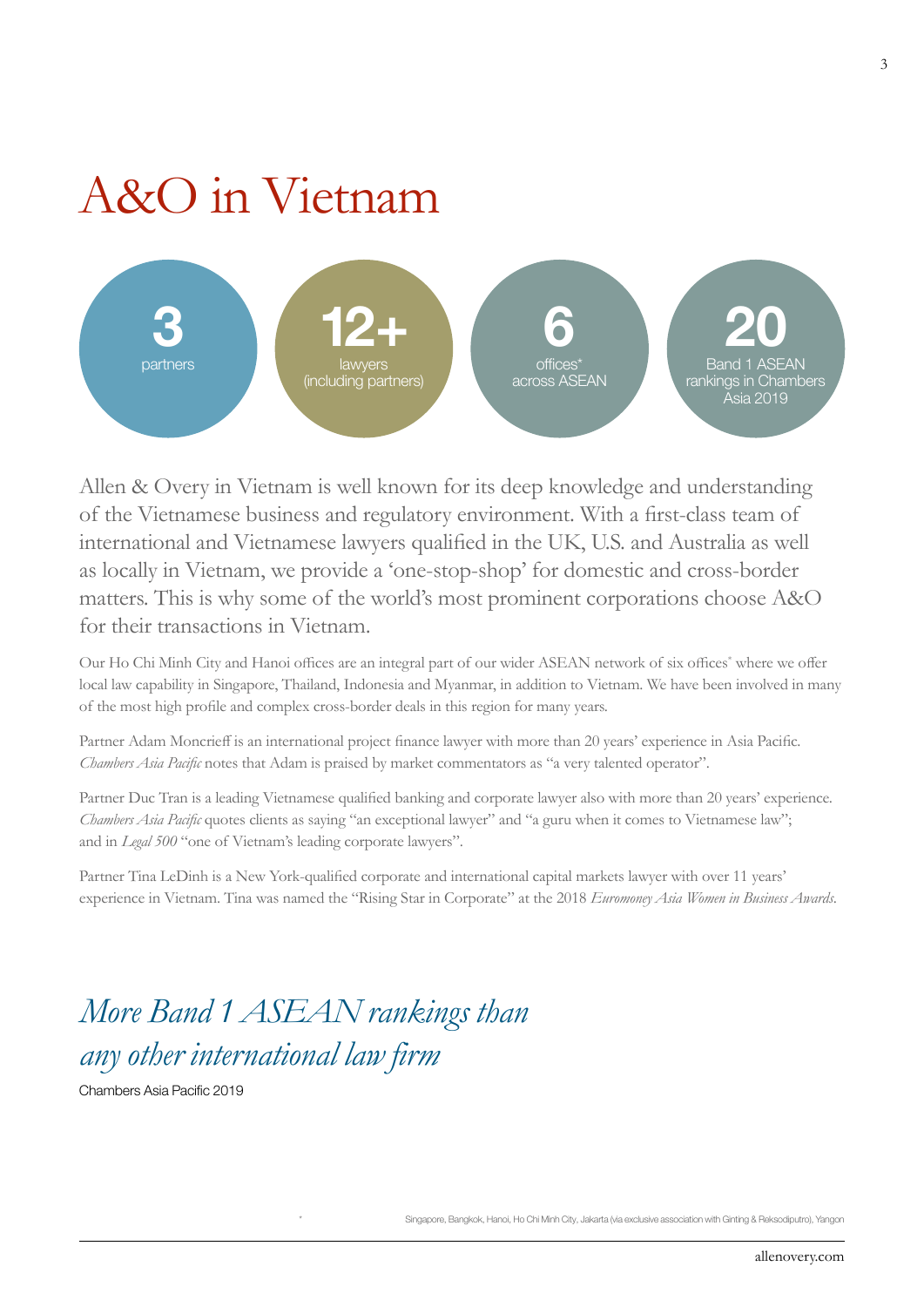# Our experience

# Corporate/ M&A

### *Best Acquisition: ThaiBev's USD4.8 billion acquisition of Sabeco*

Vietnam M&A Forum 2018

#### **ThaiBey**

Advising ThaiBev on its USD4.8 billion acquisition of a majority stake in Sabeco, Vietnam's largest brewer, via a competitive offering process. The deal represents Vietnam's biggest privatisation and inbound M&A transaction to date. Awarded **Best Acquisition**, *Vietnam M&A Forum 2018*.

#### **Cognita**

Advising Cognita, an international independent schools group, on the strategic acquisition of private schools in Vietnam.

#### Evergreen Group

Advising Evergreen Group, a Taiwanese transport company, on the acquisition of shares of VIP Greenport Joint Stock Company.

#### Navis Capital Partners

Advising on the acquisition of the French Hospital of Hanoi, the first international private healthcare facility in Hanoi, and on the purchase of a 65% interest in OPV Pharmaceutical JSC, a Vietnamese generic drug manufacturer.

#### Standard Chartered Private Equity

Advising on a USD90m acquisition of a minority stake in AGPPS, a market leader in Vietnam's agricultural sector.

#### Jollibee Foods

Advising Jollibee Foods on its acquisition of an additional stake in SuperFoods Group, its joint venture with Viet Thai International. SuperFoods Group owns and operates the Highlands Coffee and Pho 24 brands in Vietnam and is a franchisee of Hard Rock Café in Vietnam, Hong Kong and Macau.

#### Ageas

Advising Ageas on the formation of a bancassurance joint venture company in Vietnam with Muang Thai Life Assurance and Military Bank.

#### Kinh Do

Advising Kinh Do Corporation on its USD465 million sale of its confectionery business to Mondelēz International, one of the world's leading snack companies. This is one of the largest M&A transactions to date in the Vietnamese FMCG sector. Awarded **Best Vietnam Deal**, *The Asset Triple A Country Awards 2015*.

#### KKR

Advising on its USD250m investment in Masan Group and Masan Nutri-Science. Masan Group is one of Vietnam's largest private sector companies and Masan Nutri-Science is its meat producing unit.

#### Vinamilk

Advising the consortium of advisors in SCIC's sale of 5.4% of the existing shares in Vinamilk, the largest dairy company in Vietnam, in a competitive bidding process.

#### Aviva

Advising on the acquisition of VietinBank's entire 50% stake in the life insurance joint venture between the parties and on the signing of a new bancassurance agreement with VietinBank.

#### H.C. Starck

Advising on a mining joint venture with Nui Phao Mining, developer of one of the largest tungsten mines in the world and a subsidiary of Masan Group, one of Vietnam's largest private sector companies.

#### Welkin Capital Partners

Advising Welkin Capital Partners on its investment in Huy Vietnam Group Limited, a restaurant chain company operating restaurants in Vietnam under several brands.

#### Vietcombank

Advising a Southeast Asia sovereign wealth fund on its investment into Vietcombank.

### *"combination of a strong local and international team, quick responses and insightful analysis"*

Chambers Asia, Corporate/M&A (Vietnam), 2019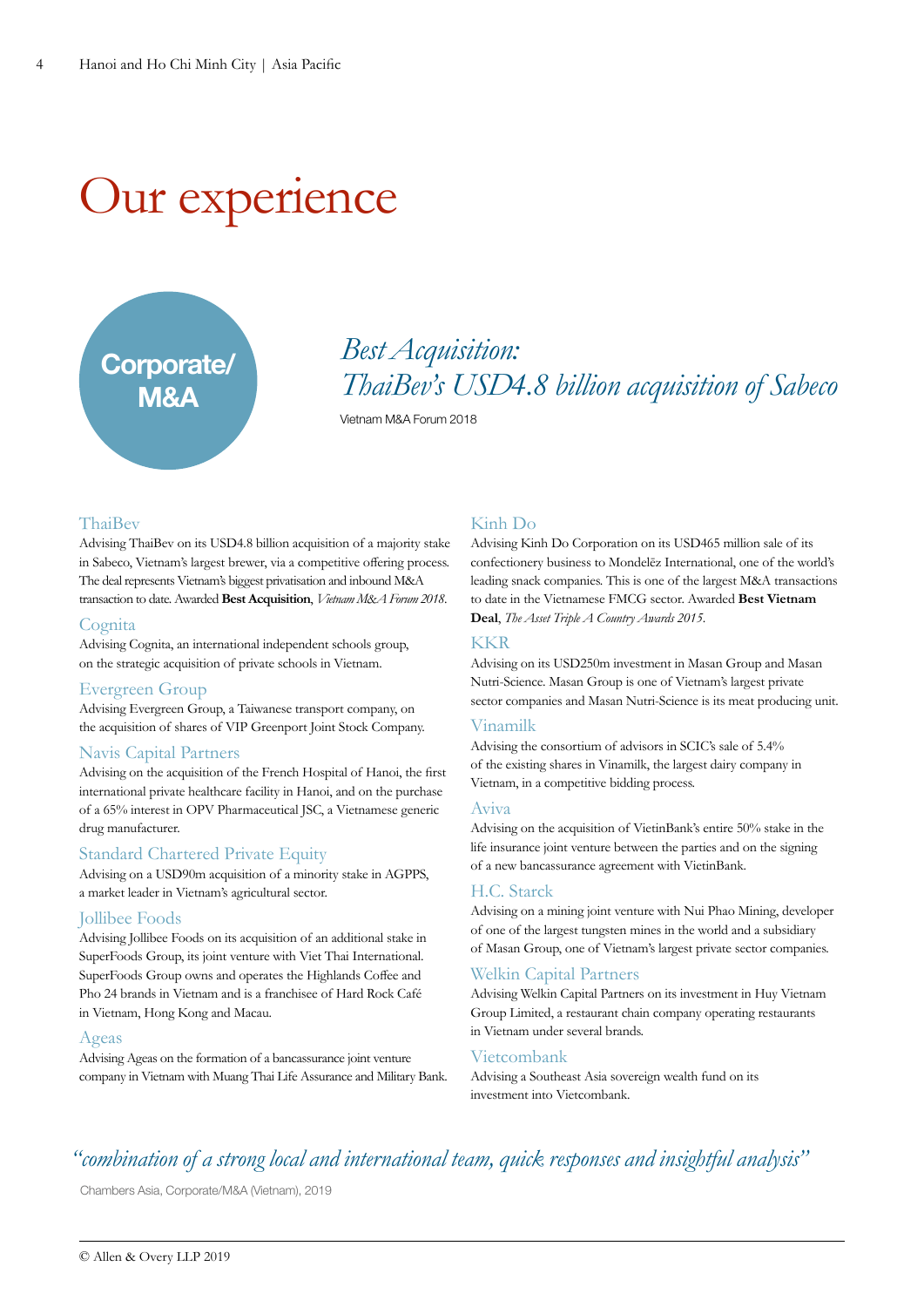# **Banking** & Finance

### *Best Syndicated Loan (Vietnam): VinFast USD400 million syndicated loan*

The Asset Triple A Country Awards 2018

#### VinFast syndicated loan

Advising global institutions as arrangers and bookrunners on a UD400m syndicated loan to VinFast, Viernam's first wholly domestic car manufacturer. Awarded **Best Syndicated Loan (Vietnam)**, *The Asset Triple A Country Awards 2018*.

#### Foreign subsidiary financing

Advising Credit Suisse on a USD50m loan to PPF Vietnam Finance, the leading consumer finance provider in Vietnam operating under the Home Credit brand. First international financing for a foreign subsidiary of a consumer finance company in Vietnam. Awarded **Best Vietnam Deal**, *FinanceAsia Achievement Awards 2015*.

#### Vinashin

Advising international lenders on the restructuring of Vinashin and issuing notes in exchange for its debts. Vinashin is the first Asian company to restructure through a UK scheme of arrangement. Awarded **Restructuring Deal of the Year**, *IFLR Asia Awards 2014*.

#### Vingroup syndicated loan

Advising Credit Suisse on a syndicated loan for Vingroup secured by guarantees and a pledge over shares. Awarded **Best Vietnam Deal**, *FinanceAsia Awards 2013*.

#### Aircraft financing

Advising Euler Hermes Kreditversicherungs on aircraft financing for VietJet Air.

Credit Suisse Advising on a USD60m loan to Novaland.

### *Commentator notes "exceptional knowledge, skills" and its "flexibility and understanding".*

Chambers Asia, Banking & Finance (Vietnam), 2019

#### Euler-Hermes backed loan

Advising Credit Suisse and HSBC as arrangers and bookrunners on the USD950m Euler Hermes-backed export credit to VinFast.

#### Aircraft leasing

Advising Dubai Aerospace Enterprise on the leasing and financing of aircraft to Vietnam Airlines.

#### Goldman Sachs

Advising on an investment in Ho Chi Minh City Infrastructure JSC through convertible bonds.

#### Convertible loan purchase

Advising Credit Suisse on the purchase of a convertible loan made to Masan Group Companies.

#### Government-guaranteed financing

Advising lenders and export credit agencies from Japan, Korea and elsewhere on numerous financings for Vietnamese companies guaranteed by the Ministry of Finance.

#### Sugar refinery

Advising an international bank on a secured financing of a sugar refinery in Vietnam. Awarded **Best Structured Trade Finance Solution**, *The Asset Triple A Awards 2013*.

#### NPL Purchase

Advised a foreign investor on legal due diligence over a loan portfolio and the purchase of non-performing loans (NPLs) from a Vietnamese bank.

*"The firm is praised by clients, who say: 'I can't think of anything they could do to improve, and I don't normally say this. We are realistic in our assessment and they are excellent'."* 

Chambers Asia, Banking & Finance (Vietnam), 2017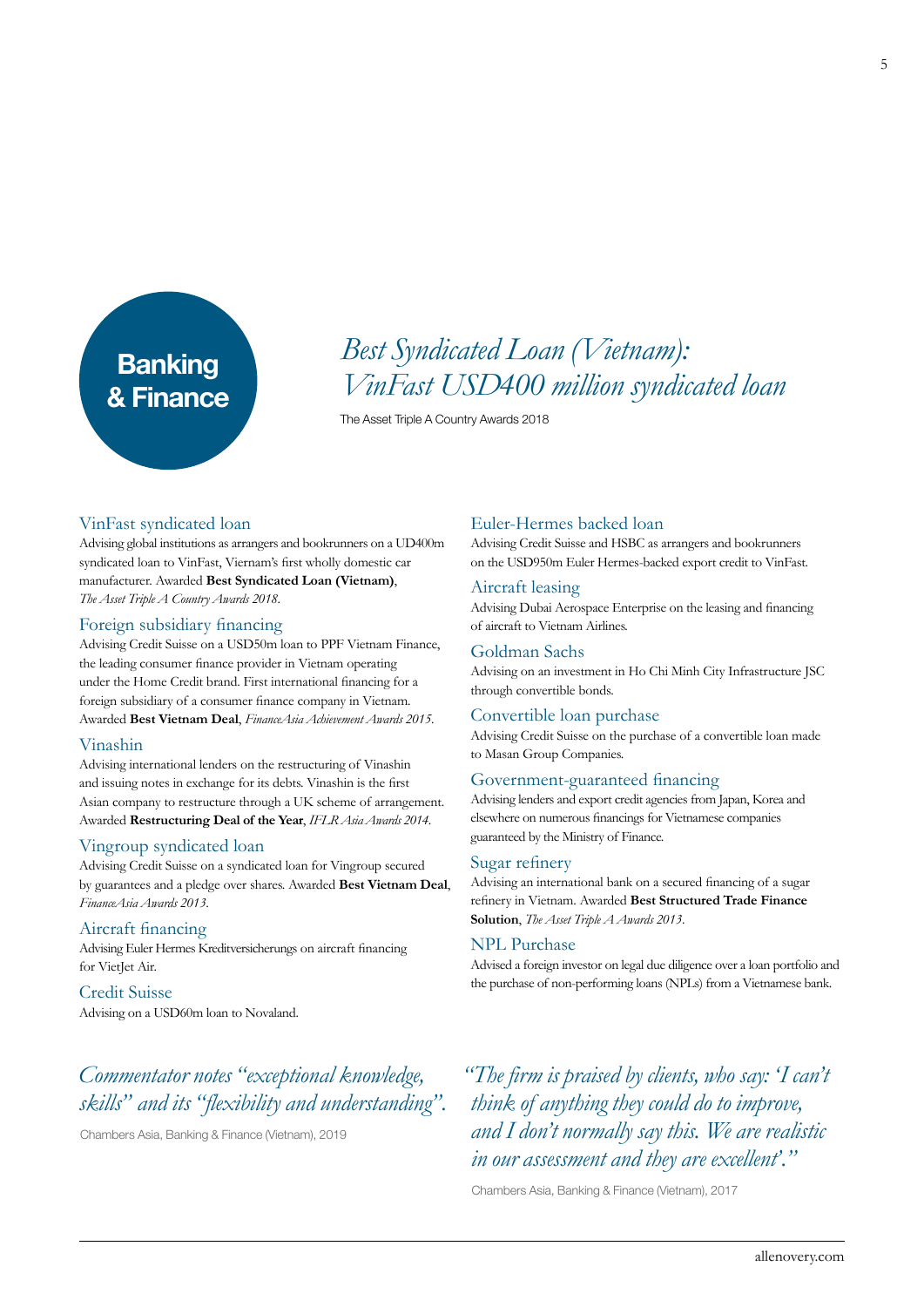### Projects

### *Project Finance Deal of the Year: Nghi Son 2 Power Plant*

ALB Southeast Asia Law Awards 2019

#### Nghi Son 2 power plant

Advising the sponsors on the Nghi Son 2 coal-fired power plant project. Awarded **Asia Pacific Power: Coal Deal of the Year**, *IJGlobal Asia Pacific Awards 2019*, and **Project Finance Deal of the Year**, *ALB Southeast Asia Law Awards 2019*.

#### Nghi Son Refinery

Advising JBIC, Bank of Tokyo-Mitsubishi UFJ, NEXI, KEXIM (and other lenders) on the USD9bn Nghi Son Refinery project – the largest project financing in Vietnam to date. Awarded **Asia-Pacific Petrochemicals Deal of the Year**, *Project Finance Magazine (Euromoney) Awards 2014*.

#### Petrochemicals project

Advising on a large scale petrochemicals project in Vietnam.

#### Van Phong 1 power plant

Advising the sponsors on the development of a large scale coal-fired power plant in Van Phong, Vietnam.

#### Vinh Tan 1 power plant

Advising lenders on the financing of the 1,200MW Vinh Tan 1 BOT power project in Vietnam. Awarded **Project Finance Deal of the Year**, *IFLR Asia Awards 2016 and ALB Southeast Asia Law Awards 2016*.

#### Phu My 2.2 power plant

Advising Electricité De France (EDF) and Sumitomo Corporation on the Phu My 2.2 power project – Vietnam's multi award-winning first BOT project to reach financial close.

#### Nam Na 3 Hyro-power plant

Advising BNP Paribas on a NEXI-backed, MOF-guaranteed financing in connection with the development of the Nam Na 3 hydro-power plant.

#### Wind and Solar power projects

Advising various financial institutions and investors on lending and investments with respect to wind and solar projects.

#### Saigon Premier Container Terminal (SPCT)

Advising ANZ, Calyon, DZ Bank and HSBC on the financing of the Saigon Premier Container Terminal (SPCT) facility in Ho Chi Minh City – the first internationally project-financed port deal ever done in Vietnam.

#### Cai Mep International Terminal

Advising Calyon and other lenders on the financing of the Cai Mep International Terminal project in Vung Tau province. Awarded **Asia Pacific Infrastructure Deal of the Year 2010**, *Project Finance Magazine*.

#### Song Hau 1 power plant

Advising the lenders on the USD1.5bn 1,200MW Song Hau 1 super critical coal-fired power plant.

#### PVN financing

Advising on a secured syndicated loan to PetroVietnam to provide funding in connection with the Dung Quat refinery.

#### Cement project

Advising on a syndicated loan to finance the Thang Long Cement project in Vietnam, sponsored by Indonesian investors and off-take to Indonesia.

#### Alumina plant

Advising SMBC as lender on a NEXI-backed, MOF-guaranteed financing in relation to the Nhan Co Bauxite alumina plant.

### *Clients value the firm's "experience on projects all over the world," and note that "their advice is to-the-point, and they respond in a timely manner".*

Chambers Asia, Projects, Infrastructure & Energy (Vietnam), 2019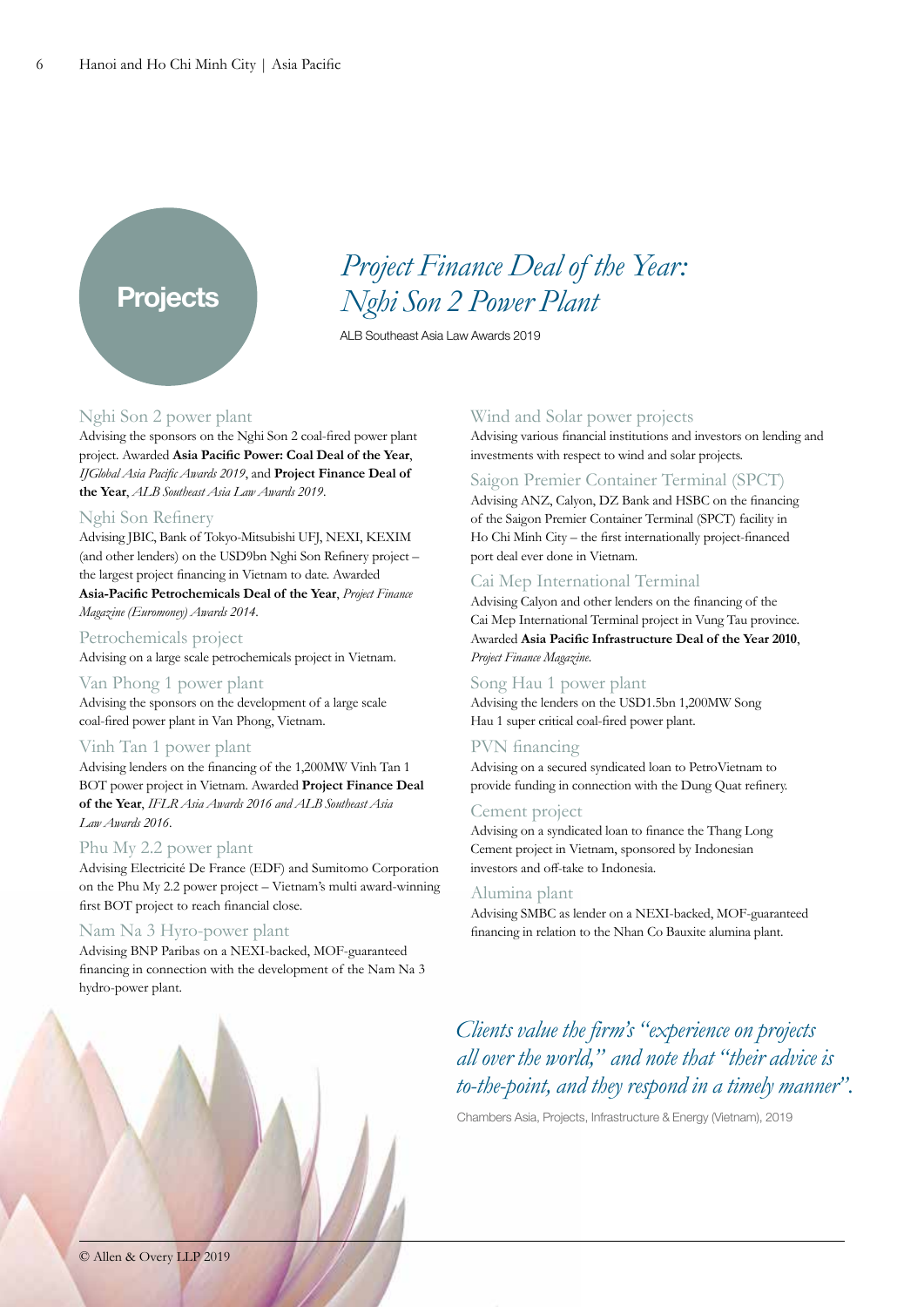### **Real** Estate

#### Vingroup

Advising on a USD200m sale of a 20% equity interest in its subsidiary Vincom Retail to a consortium led by Warburg Pincus – this is the largest initial investment to date in a Vietnamese company by a global private equity firm. Awarded **Best Vietnam Deal**, *FinanceAsia Awards 2013*.

#### Gaw Capital Partners

Advising on the USD1.2bn joint venture to develop the 86-storey Thu Thiem Observation Tower in Ho Chi Minh City.

#### CFLD International

Advising on its acquisition of a majority stake in a residential development project from VinaLand Ltd.

#### VinaCapital VOF

Advising VinaCapital Vietnam Opportunity Fund Limited on its disposal of a 50% interest in a leading Vietnamese hotel to a Warburg Pincus-led consortium.

#### Landmark 72

Advising the bidder on the proposed purchase of a financing package from onshore and offshore lenders for the Keangnam Hanoi Landmark Tower Project, the tallest skyscraper in Vietnam.

#### Blackstone

Advising Blackstone on a proposed acquisition of a portfolio of real estate properties in Vietnam.

#### **Cognita**

Advising Cognita, an international independent schools group, on build-to-lease school premises in Vietnam.

#### Property financing

Advising Standard Chartered Bank on a financing of the construction of a mixed-use property development in Vietnam.

#### Gateway Fund

Advising on its USD50m convertible facility to NoVaLand Investment Group.

#### Property development

Advising a U.S. consortium on the development of a leisure resort and golf course on the Vietnamese coast and an office and hotel complex in Hanoi.



#### Vinhomes

Advising Citigroup, Credit Suisse, Deutsche Bank, Morgan Stanley, HSBC, Maybank and Saigon Securities Inc. as joint bookrunners, on Vinhomes' landmark USD1.3bn equity offering and listing on the Ho Chi Minh Stock Exchange. The transaction is the largest equity issue in Vietnam to date. Multiple awards, including **Best Vietnam Deal** and **Best IPO – Vietnam**, *FinanceAsia Achievement Awards 2018*.

#### VietJet IPO

Advising VietJet, Vietnam's leading international low-cost airline, on its ground-breaking USD170m IPO on the Ho Chi Minh Stock Exchange (HOSE). Awarded **Best Vietnam Deal**, *FinanceAsia Achievement Awards 2017.*

#### Techcombank

Advising Morgan Stanley and Deutsche Bank, as joint global coordinators on the Techcombank Rule 144A USD900m initial equity offering and listing on the Ho Chi Minh Stock Exchange.

#### Vincom Retail

Advising Citigroup, Credit Suisse, Deutsche Bank and Saigon Securities as joint managers, on Vincom Retail's Rule 144A USD700m offering of secondary shares and listing on the Ho Chi Minh Stock Exchange (HOSE). This transaction utilised a new structure that resulted in shorter settlement times and, at the ºdate of closing, this was the largest ever equity deal in Vietnam.

#### Vinpearl SGX-listed exchangeable bond

Advising Deutsche Bank and Credit Suisse as bookrunners on Vinpearl's USD450m Reg-S only exchangeable bond listed on the SGX. Vinpearl is the hospitality arm of Vingroup, one of Vietnam's largest conglomerates.

#### Sovereign bond

Advising the Vietnamese government on a USD1bn Rule 144A/Reg S sovereign bond offering. Awarded **Best Bond Deal – Vietnam**, *The Asset Triple A Country Awards 2015*.

#### Masan Consumer bonds

Advising CGIF, a trust fund of the Asian Development Bank, on the guarantee of the issuance of USD100m unsubordinated bonds issued by Masan Consumer. Awarded **Best Corporate Bond – Vietnam**, *The Asset Triple A Country Awards 2015*.

#### VietinBank bonds

Advising VietinBank on a USD250m Rule 144A/Reg S bond offering, the first international offering by a Vietnamese bank.